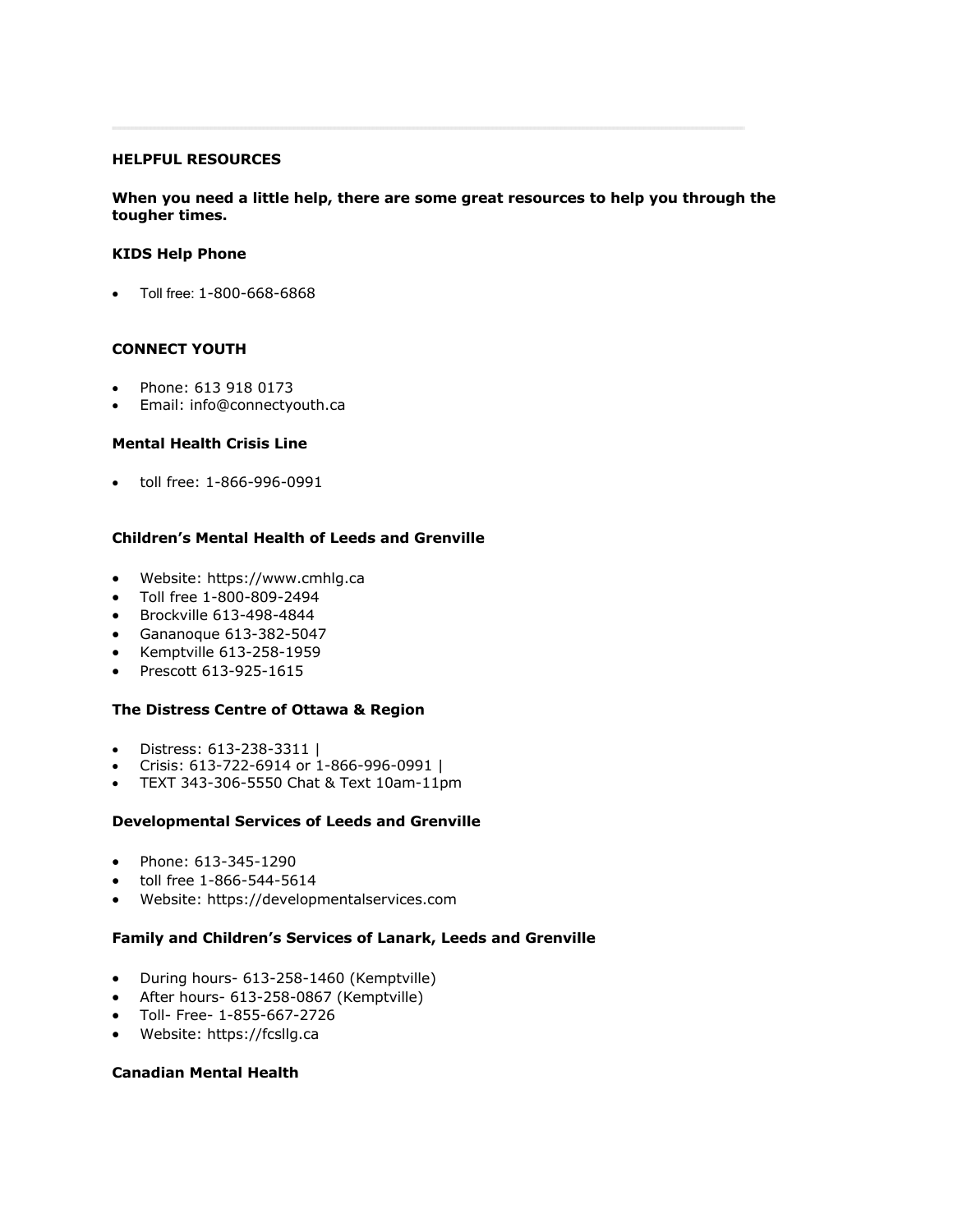• Crisis Line 1-866-281-2911

### **Addictions and Mental Health (Lanark and Leeds)**

- Brockville (main office)- 613-342-6214
- Kemptville- 613-258-7204
- Prescott- 613-925-5940
- Gananoque- 613-382-4016
- Smiths Falls- 613-326-0628
- Delta- 613-928-3460
- Toll-free 1-866-499-8445
- Website: https://llgamh.ca/smiths-falls.php

### **TriCounty Addiction Services**

- phone: 613-345-7453
- toll free: 1-800-563-0062

### **United Counties of Leeds and Grenville**

- Phone:(613) 342-3840
- Toll free:1-800-267-8146
- Website: https://www.leedsgrenville.com/en/index.aspx

### **Ontario Disability Support Program**

- Toll free: 1-800-267-0834
- Website: https://www.mcss.gov.on.ca/EN/MCSS/PROGRAMS/SOCIAL/odsp/index.aspx

#### **Homes for Special Care**

• Toll free: 1-866-532-3161

## **Leeds & Grenville Community Housing**

- Phone: 613-342-3840
- Website: https://www.leedsgrenville.com/en/services/social-housing.aspx

## **Salvation Army**

● phone: 613-258-3583

### **Telehealth Ontario – Free Access to a Registered Nurse 24 Hours a Day**

- Toll Free: 1-866-797-0000
- Website: https://salvationarmy.ca/

## **Health Canada**

● Toll Free: 1-866-999-7612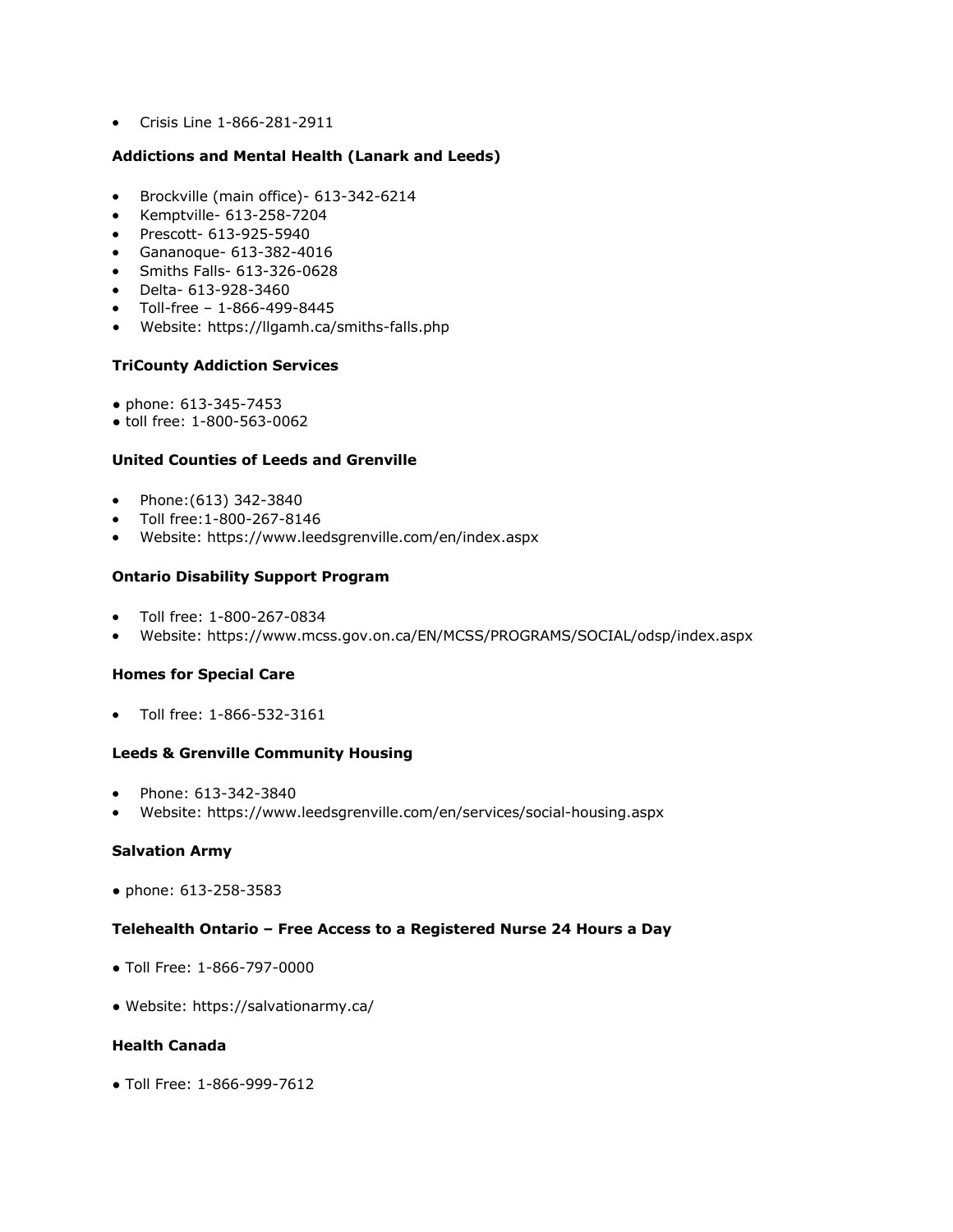● Website: https://www.canada.ca/en/health-canada.html

## **Child Abuse Hotline**

● Toll Free: 1-800-387-KIDS (5437)

## **Parent Help Line**

- Toll Free: 1-855-427-2736
- Website

## **Victim Information Service**

- Toll Free: 1-800-518-8817
- Website

## **Centre for Addiction & Mental Health**

- phone: 416-535-8501
- Website

## **Centre for Children & Families in the Justice System**

- phone: 519-679-7250
- Website

## **Children's Mental Health Ontario**

- phone: 416-921-2109
- Website

## **Bereaved Families Online**

- Ottawa region: 613-567-4278
- Website: https://bereavedfamilies.net

## **Mothers Against Drunk Driving (MADD Canada)**

- Toll Free: 1-800-665-6233
- Website: https://madd.ca/pages/

## **Ontario School Council Support Centre**

- Address: 14 Marilyn Ave., Gormley, ON L0H 1G0
- Email: gkerr@schoolcouncils.net

## **Ontario Federation of Home School Associations**

- Address: 446 Grey Street, Suite 202, Brantford, ON N3S 7L6
- Website: info@ofhsa.on.ca